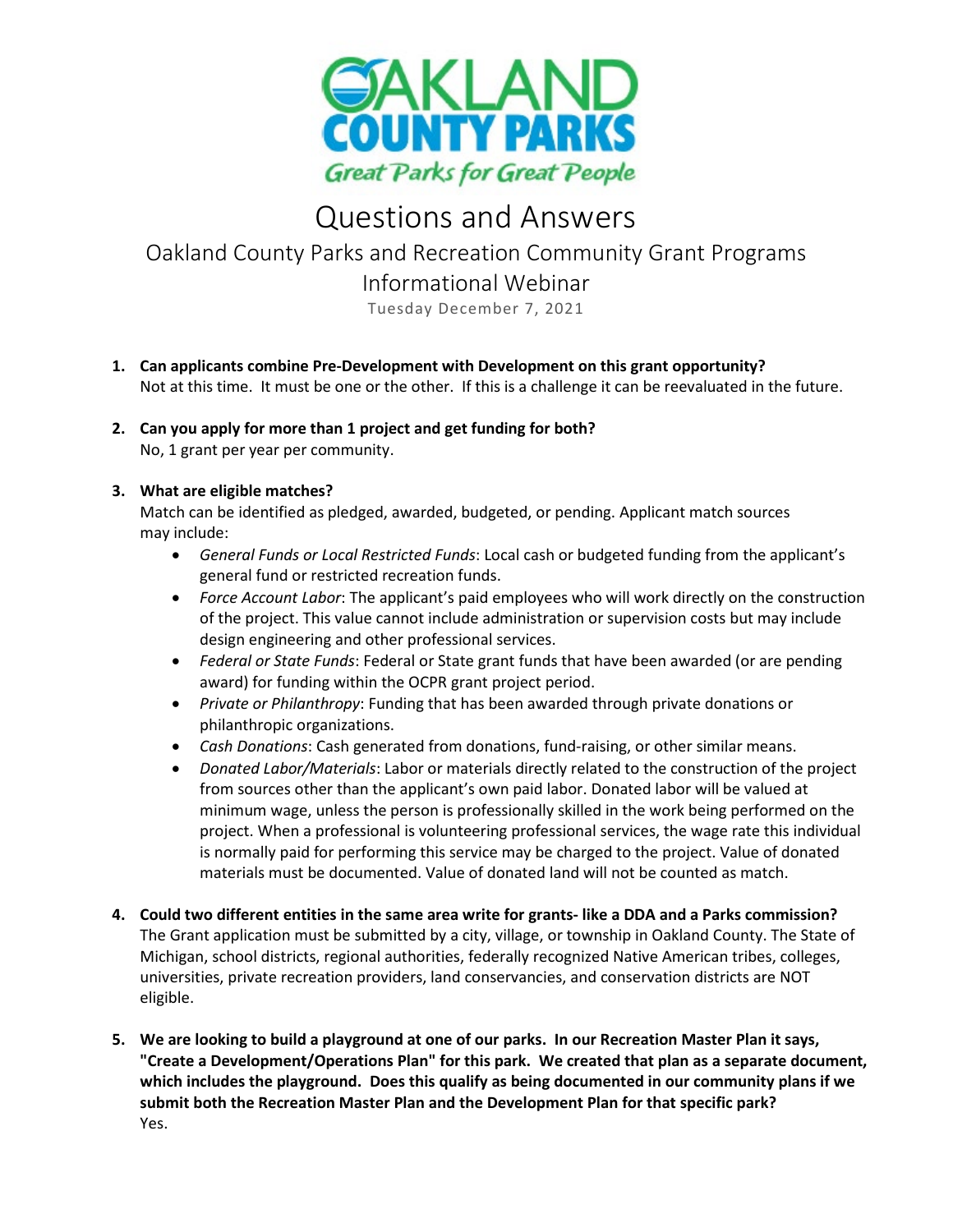- **6. Can a municipality apply on behalf of a trail that is managed by a Commission?** Yes.
- **7. In the pre-development phase, can a consultant be used to assist in the application?** Yes.

#### **8. Is there a scoring system for each question?**

Yes, the scoring documents for the Trailways and Park Improvement Grant Programs are posted on the OCPR Community Grant Programs website [\(https://www.oakgov.com/parks/getinvolved/Pages/Grant-](https://www.oakgov.com/parks/getinvolved/Pages/Grant-Programs.aspx)[Programs.aspx\)](https://www.oakgov.com/parks/getinvolved/Pages/Grant-Programs.aspx).

Trailways Grant Program Scoring: <https://www.oakgov.com/parks/Resources/Trailways%20Grant%20Program%20Scoring%2012-2-21.pdf>

Park Improvements Grant Program Scoring:

[https://www.oakgov.com/parks/Resources/Park%20Improvement%20Grant%20Program%20Scoring%2](https://www.oakgov.com/parks/Resources/Park%20Improvement%20Grant%20Program%20Scoring%2012-2-21.pdf) [012-2-21.pdf](https://www.oakgov.com/parks/Resources/Park%20Improvement%20Grant%20Program%20Scoring%2012-2-21.pdf)

- **9. If grant funding opportunities come in after the application period can the matching fund source be changed? So, the new grant fund instead of Twp. funds?** Yes.
- **10. Can the grant application focus on projects at more than one park?** Yes, as long as the projects are similar and tied together.

### **11. When can grants start? After April 2022?**

Grants will be awarded in April 2022. Once the grant agreement is signed, the project can begin.

### **12. Do you require a resolution from the governing body like MNRTF?**

Yes, a certified copy of a resolution from the applicant's governing body (city council, village council, township board) is required. With the holidays and meeting schedules; your governing body may not meet before the application is due. In this case, include a signed letter that states when the resolution will be on the agenda and upload it in the application. For your application to be considered, a certified resolution will need to be submitted no later than **February 14th**.

- **13. Does this application require a public hearing? Or just a resolution by our Township Board?** No public hearing is required, just a resolution.
- **14. Our current 5-year Master Plan expires 12/31/21. We are in the process of updating our plan. Our new plan will be complete and filed with the state by 2/1/22. Is that a problem?** That is not a problem.
- **15. I briefly saw a list of eligible parks projects on the application. Where can I find that?** Samples are listed in the Grant Program Guidance Document. <https://www.oakgov.com/parks/Resources/OCPR%20Grant%20Program%20Guidance%20book.pdf>